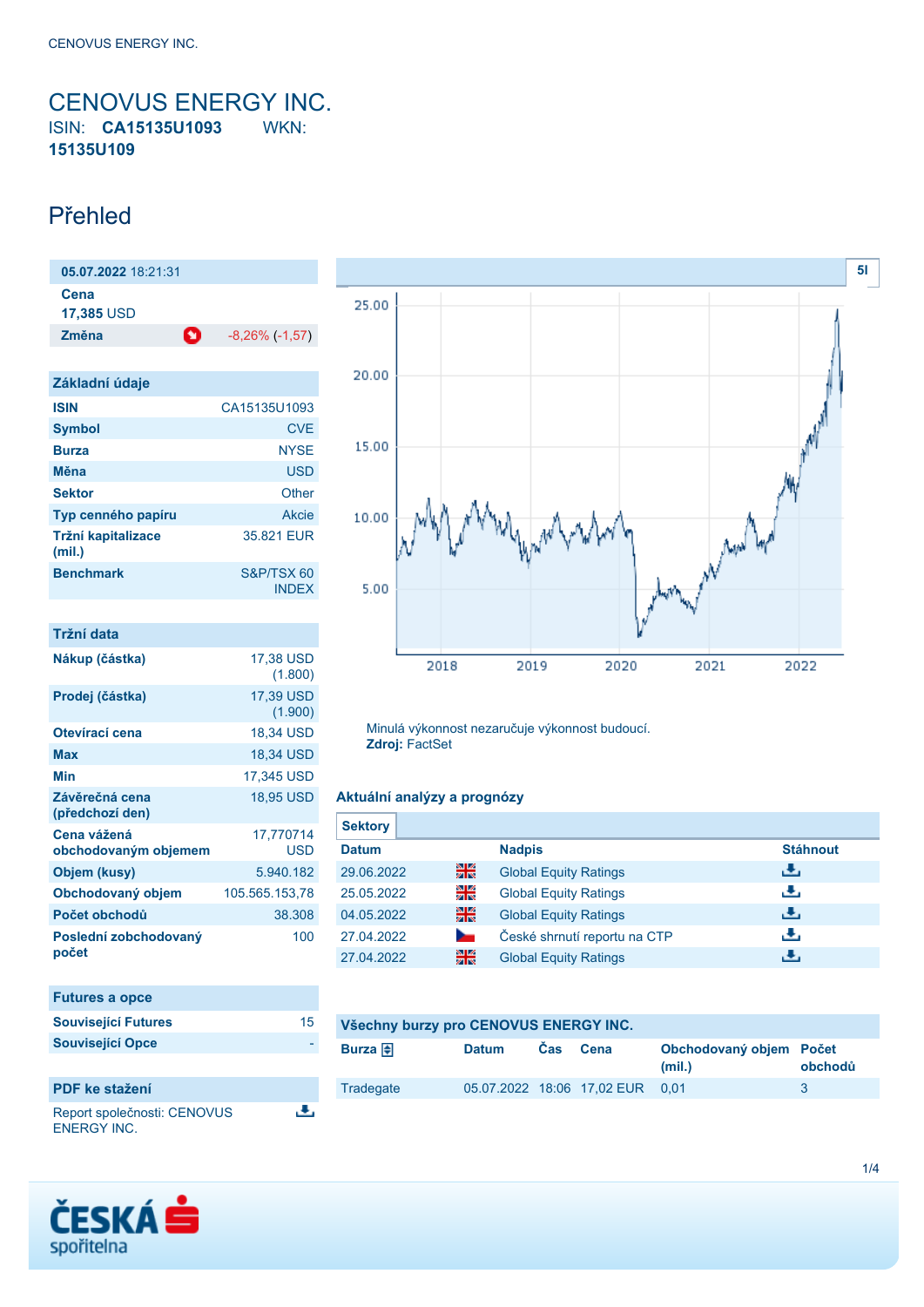| <b>Toronto Stock</b><br>Exchange |  | 05.07.2022 18:21 22,73 CAD       | 103.05 | 18.210 |
|----------------------------------|--|----------------------------------|--------|--------|
| <b>Stuttgart</b>                 |  | 05.07.2022 11:05 18,342 EUR 0.00 |        | 3      |
| <b>NYSE</b>                      |  | 05.07.2022 18:21 17,39 USD       | 105.57 | 38.311 |
| <b>Munich</b>                    |  | 05.07.2022 08:06 18,244 EUR 0,00 |        | 1      |
| Frankfurt                        |  | 05.07.2022 08:00 18,24 EUR 0,00  |        | 1      |
| <b>Duesseldorf</b>               |  | 05.07.2022 14:00 18,418 EUR 0,00 |        | 6      |
| <b>Berlin</b>                    |  | 05.07.2022 17:55 17,124 EUR 0.00 |        | 8      |

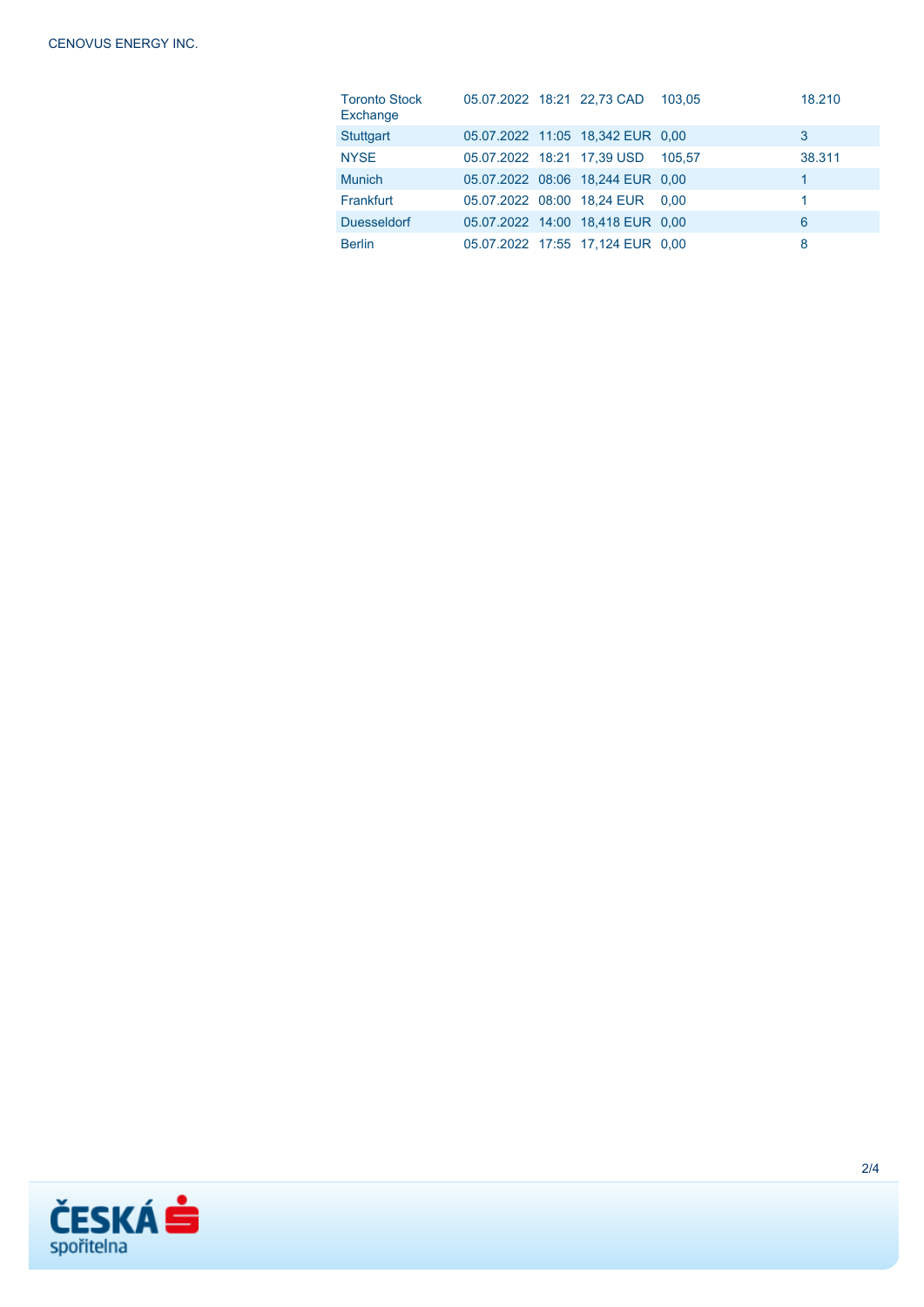# Detaily

**05.07.2022** 18:21:31 **Cena**

**17,385** USD

**Změna** -8,26% (-1,57)

| Základní údaje               |                            |
|------------------------------|----------------------------|
| <b>ISIN</b>                  | CA15135U1093               |
| <b>Symbol</b>                | <b>CVE</b>                 |
| <b>Burza</b>                 | <b>NYSE</b>                |
| Měna                         | <b>USD</b>                 |
| <b>Sektor</b>                | Other                      |
| Typ cenného papíru           | Akcie                      |
| Tržní kapitalizace<br>(mil.) | 35.821 EUR                 |
| <b>Benchmark</b>             | S&P/TSX 60<br><b>INDEX</b> |

| Tržní data                          |                      |
|-------------------------------------|----------------------|
| Nákup (částka)                      | 17,38 USD<br>(1.800) |
| Prodej (částka)                     | 17,39 USD<br>(1.900) |
| Otevírací cena                      | 18.34 USD            |
| Max                                 | 18,34 USD            |
| Min                                 | 17,345 USD           |
| Závěrečná cena<br>(předchozí den)   | <b>18,95 USD</b>     |
| Cena vážená<br>obchodovaným objemem | 17,770714<br>USD     |
| Objem (kusy)                        | 5.940.182            |
| Obchodovaný objem                   | 105.565.153,78       |
| Počet obchodů                       | 38.308               |
| Poslední zobchodovaný<br>počet      | 100                  |

## **Výkonnost a riziko**

|                   | 6m      | 1r      | 3r                       |
|-------------------|---------|---------|--------------------------|
| Výkonn.<br>$(\%)$ |         |         | +54,32% +91,41% +113,16% |
| Výkonn.<br>(abs.) | $+6.67$ | $+9.05$ | $+10.06$                 |
| <b>Beta</b>       | 1,99    | 2,17    | 2,16                     |
| <b>Volatilita</b> | 51,20   | 48,40   | 76.44                    |



Minulá výkonnost nezaručuje výkonnost budoucí. **Zdroj:** FactSet

| <b>Ceny</b>                           |                         |
|---------------------------------------|-------------------------|
| Ø cena 5 dní  Ø objem 5 dní (ks.)     | 19,448 USD (8.419.318)  |
| Ø cena 30 dní  Ø objem 30 dní (ks.)   | 21,566 USD (9.830.097)  |
| Ø cena 100 dní  Ø objem 100 dní (ks.) | 18,347 USD (12.412.018) |
| Ø cena 250 dní  Ø objem 250 dní (ks.) | 13,910 USD (10.650.333) |
| <b>YTD Max</b> datum                  | 24,910 USD (08.06.2022) |
| <b>YTD Min   datum</b>                | 12,270 USD (03.01.2022) |
| 52týdenní max.   datum                | 24,910 USD (08.06.2022) |
| 52týdenní min.   datum                | 7,200 USD (19.08.2021)  |
|                                       |                         |